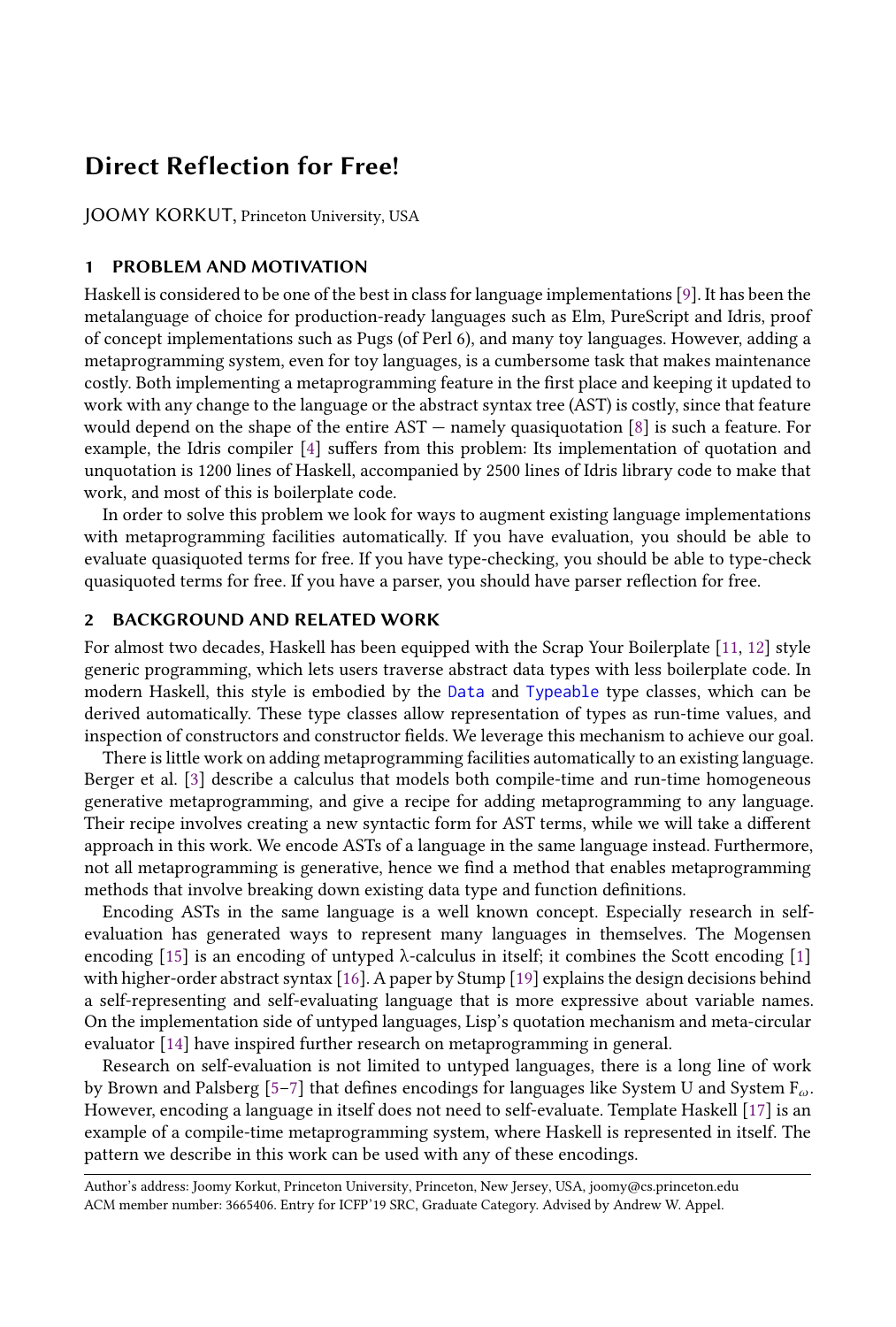#### **3 APPROACH AND UNIQUENESS**

In this work, we will present a pattern that takes advantage of generic programming when we implement toy programming languages in Haskell and decide [to](#page-3-13) add metaprogramming features. We will show that this pattern can be used to convert any Haskell type (with an instance of the type classes above), back and forth with our all-time favorite toy language: λ-calculus. We *reify* Haskell values into their Scott encodings [1] in the λ-calculus AST, and *reflect* them back to Haskell values. This conversion can then be used to add metaprogramming features to the languages we implement in Haskell, via *direct reflection*, a technique that makes the language implementation in the metalanguage a part of the object language's semantics [2].

Our goal is to capture the representation of object language syntax trees within the same object language. Initially, it helps to generalize this into the conversion of any metalanguage value into its encoding in the object language, whose AST is represented by the data type Exp. We define a type class that encapsulates this conversion in both directions:

```
class Bridge a where
reify :: a \rightarrow Expreflect :: Exp -> Maybe a
```
Once a Bridge instance is defined for a type a, we will have a way to reify it into a representation in Exp. However, if we only have an Exp, we can only recover a value of the type a if that Exp is a valid representation of some value.

For example, if our language contains a primitive type like strings, we can define an instance to declare how they should be converted back and forth:

**instance** Bridge String **where** reify <sup>s</sup> = StrLit <sup>s</sup> reflect (StrLit <sup>s</sup>) = Just <sup>s</sup> reflect \_ = Nothing

The reflect function above states that if an expression is not a string literal, represented above with the constructor StrLit, it is not possible to recover a Haskell string from it.

### **3.1** λ**-calculus and Scott encoding**

For a Haskell value C v\_1 · · · v\_n of type T, where C is the *i*th constructor out of *m* constructors of T, and C has arity *n*, the Scott encoding (denoted by  $\lceil \ \rceil$ ) of this value will be

$$
\big[ C \ v_1 \cdots \ v_n \big] = \lambda c_1 \cdots c_m \cdot \big( c_i \big[ \ v_1 \big] \cdots \big[ \ v_n \big] \big)
$$

For a Haskell data type **data** Color = Red | Green, Scott encodings of the constructors will be

$$
[\text{Red}] = \lambda c_1 \ c_2 \ c_1 \qquad [\text{Green}] = \lambda c_1 \ c_2 \ c_2
$$

If we decide to add a new constructor Blue to the Color data type, we must update each of the Scott encodings above accordingly, so that we have:

 $[Red] = \lambda c_1 c_2 c_3 c_1$   $[Green] = \lambda c_1 c_2 c_3 c_2$   $[Blue] = \lambda c_1 c_2 c_3 c_3$ 

When we implement λ-calculus in Haskell, we start by defining a data type for our AST, using Haskell strings for names:

**data** Exp = Var String | App Exp Exp | Abs String Exp

For metaprogramming, we need a representation of  $\lambda$ -calculus terms within  $\lambda$ -calculus, and a Bridge instance for Exp would achieve exactly that; it would give us an easy way to convert between the signified (ones we want to reify) and signifier terms (ones that are the result of reifying).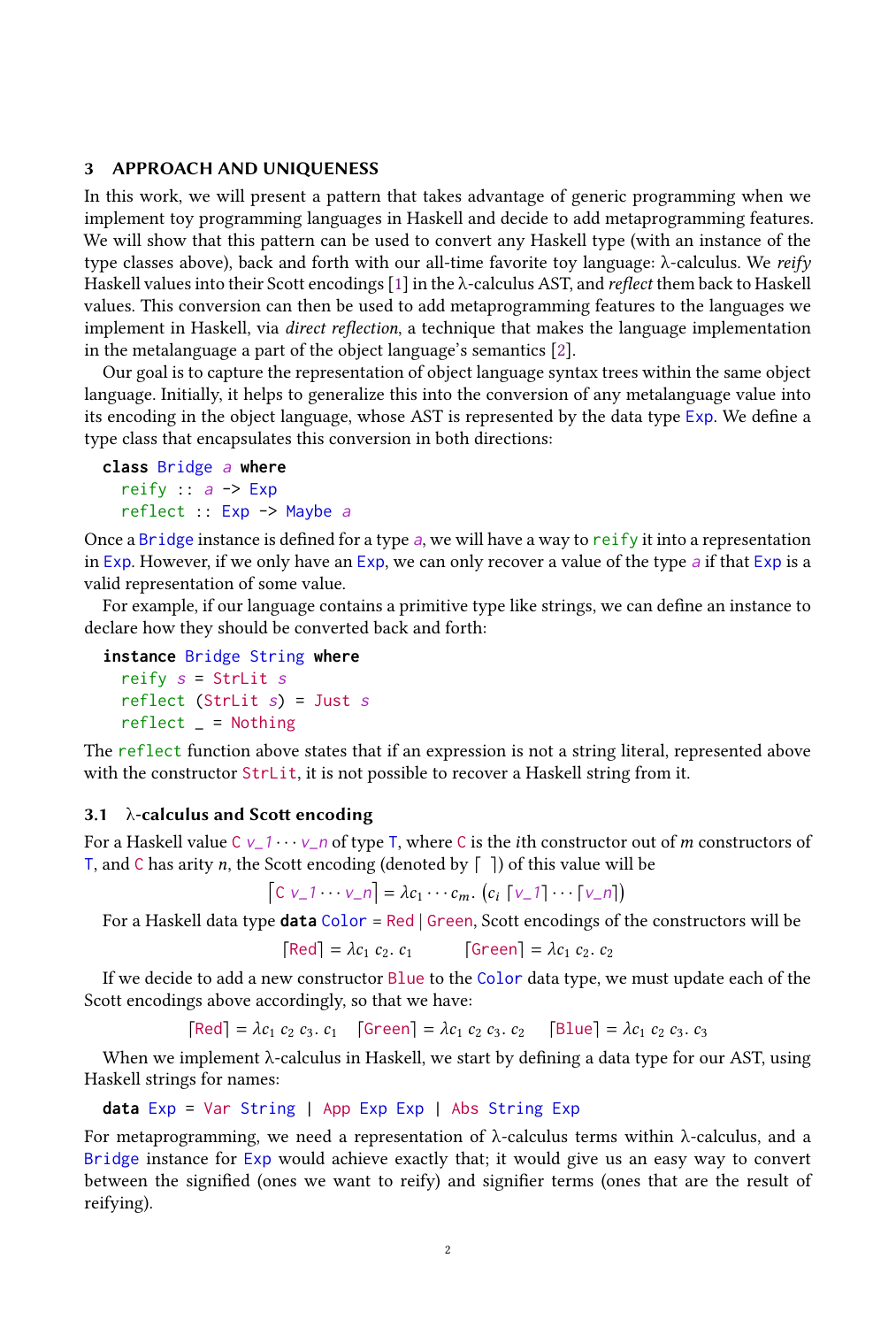However, as we develop the language, we often need to add new constructors to the AST. If we define a Bridge instance now, and add more constructors to Exp, then the previous Bridge instance becomes obsolete. Suppose we want to add string literal, quasiquote and antiquote expressions:

```
data Exp = Var String | App Exp Exp | Abs String Exp
       | StrLit String | Quasiquote Exp | Antiquote Exp
```
How do we make sure that the Bridge instance does not become obsolete? The answer is to avoid defining a special Bridge instance for the Exp type. Ideally, we would like to have one *for free*, based on a different type class. This is where generic programming comes in. Using the Data and Typeable type classes, we define a Data  $a \Rightarrow$  Bridge a instance. Once defined, implementation of certain metaprogramming features via direct reflection becomes very easy. Now implementing quasiquotation is just a matter of adding two lines to the evaluation function:

eval (Quasiquote <sup>e</sup>) = reify <sup>e</sup> eval (Antiquote <sup>e</sup>) = **let** Just <sup>e</sup>' = reflect (eval e) **in** <sup>e</sup>'

### **3.2 Typed** λ**-calculus and the sum-of-products encoding**

The same pattern of defining a Data  $a \geq 5$  Bridge a instance with respect to an encoding of choice can be applied to typed languages as well. For the simplest example of this, we can look at simply typed  $\lambda$ -calculus with binary sums and products, unit and void types, and isorecursive  $(\mu)$  types. The Haskell implementation for this language would need to have two main data types for its AST: Ty for types and Exp for terms.

```
data Ty = TyString | TyInt | Arr Ty Ty | TyUnit | TyVoid
      | Pair Ty Ty | Sum Ty Ty | Mu String Ty | TyVar String
```
In Exp, we introduce Inl and Inr constructors for the sum type, and MkPair for the product type. Using these types and constructors, we can encode Haskell data types in the sum-of-products style common in generic programming [13]. For example, the Color type from before would be encoded in this language as Sum TyUnit (Sum TyUnit TyUnit), which is exactly  $1 + 1 + 1$ , in a more common notation in type theory. A value of the type Color such as Red would be Inl MkUnit.

A recursive type such as List Int would be encoded as Mu "x" (Sum TyUnit (Pair TyInt (TyVar "x"))), which corresponds to  $\mu x.1 + (\text{Int} \times x)$  in the common theoretical notation.

To implement these encodings for a given Haskell type, we have to augment the Bridge type class with a definition, ty : Ty. For this new Bridge type class, only the Data  $a \Rightarrow$  Bridge  $a$ instance is significantly different compared to the one for the untyped  $\lambda$ -calculus<sup>1</sup>. Once that instance is written, the implementation of quasiquotation is still only the same two lines.

# **4 RESULTS AND CONT[RIB](#page-3-14)[UT](#page-3-15)IONS**

The design pattern described in this work allows automatic derivation of metaprogramming features from your language implementation. Our pattern works for both compile-time and run-time metaprogramming features. The features above are generative, but they also can be intensional features such as inspecting the context and taking apart function and data type definitions in and of the obj[ect language. This pattern can even be u](http://github.com/joom/direct-reflection-for-free)sed to implement some form of computational reflection [10, 18], by reifying the context during run-time for a new special  $\lambda$ form. Metaprogramming implementations often require significant boilerplate code, and our work attempts to minimize that by using generic programming.

<sup>1</sup>The full code is in the repository: http://github.com/joom/direct-reflection-for-free